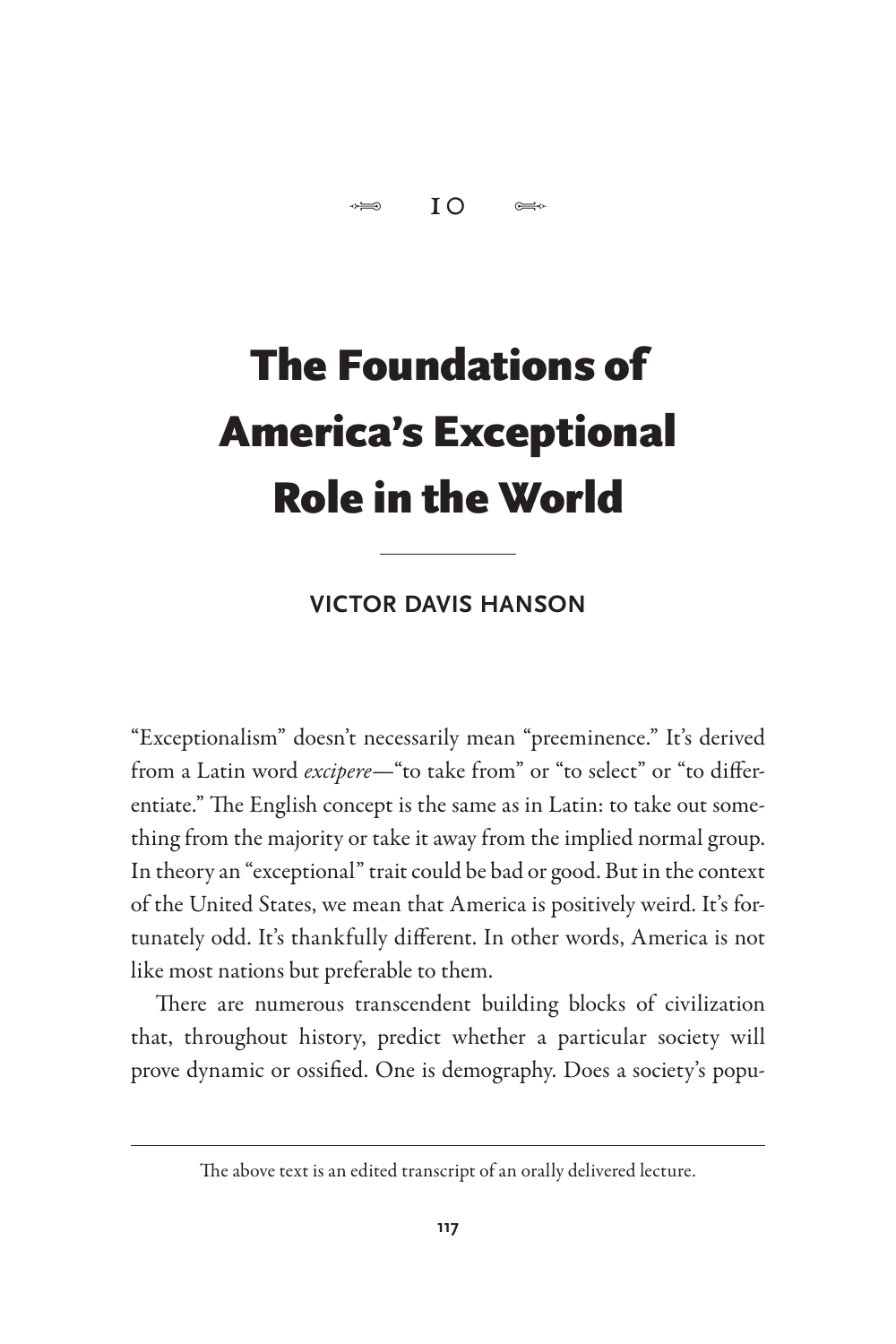lation grow, or is it static or even shrinking? Let's look at comparisons with the Western or Westernized industrial world today. Until very recently we grew at a little over 1 percent annual growth rate. In recent years, the United States has seen slower population growth apart from immigration, but still, compared to our fellow Western or Westernized industrialized nations (for example, Germany at 0.5 percent, Japan at – 0.01 percent, or Italy at 0.0 percent), we are a young nation. Robust demography in some sense is based on confidence in a society's future, or perhaps assumes some sense of transcendence; in classical terms, the elderly plant an olive tree that will not produce fruit in their lifetime on the assumption that subsequent generations will enjoy the orchard's harvests. Generational confidence and continuity-as well as a robust younger population—hinge on fertility.

The United States is a more religious country than most of its Western counterparts. Americans still believe in transcendence, or something divine beyond our corporeal existence, and that fact can manifest itself in greater fertility as well and in confidence that family raising is part of the human experience and the perpetuation of the species. Again, the pragmatic Greeks reminded generations that parents change their babies' diapers so that one day their children can change theirs. Obviously, the recent assumption of that role of caring for the elderly by socialist and welfare states helps obviate the need for child-rearing and, indirectly—along with agnosticism, greater affluence, and urbanization—discourages fertility.

Racial and ethnic diversity, if accompanied by assimilation, integration, and intermarriage, rather than tribalism, can fuel national strength and widen appeals to immigrants. Currently, it is popular to talk and brag about our diversity. Yet it is a bit more complicated than that. Throughout history, diversity, in fact, has been a great bane of civilizations. It has been a disadvantage, often resulting in sectarianism and tribal violence. In contrast, almost mono- racial Japan and China are powerful countries that prize uniformity, sameness, and order. They're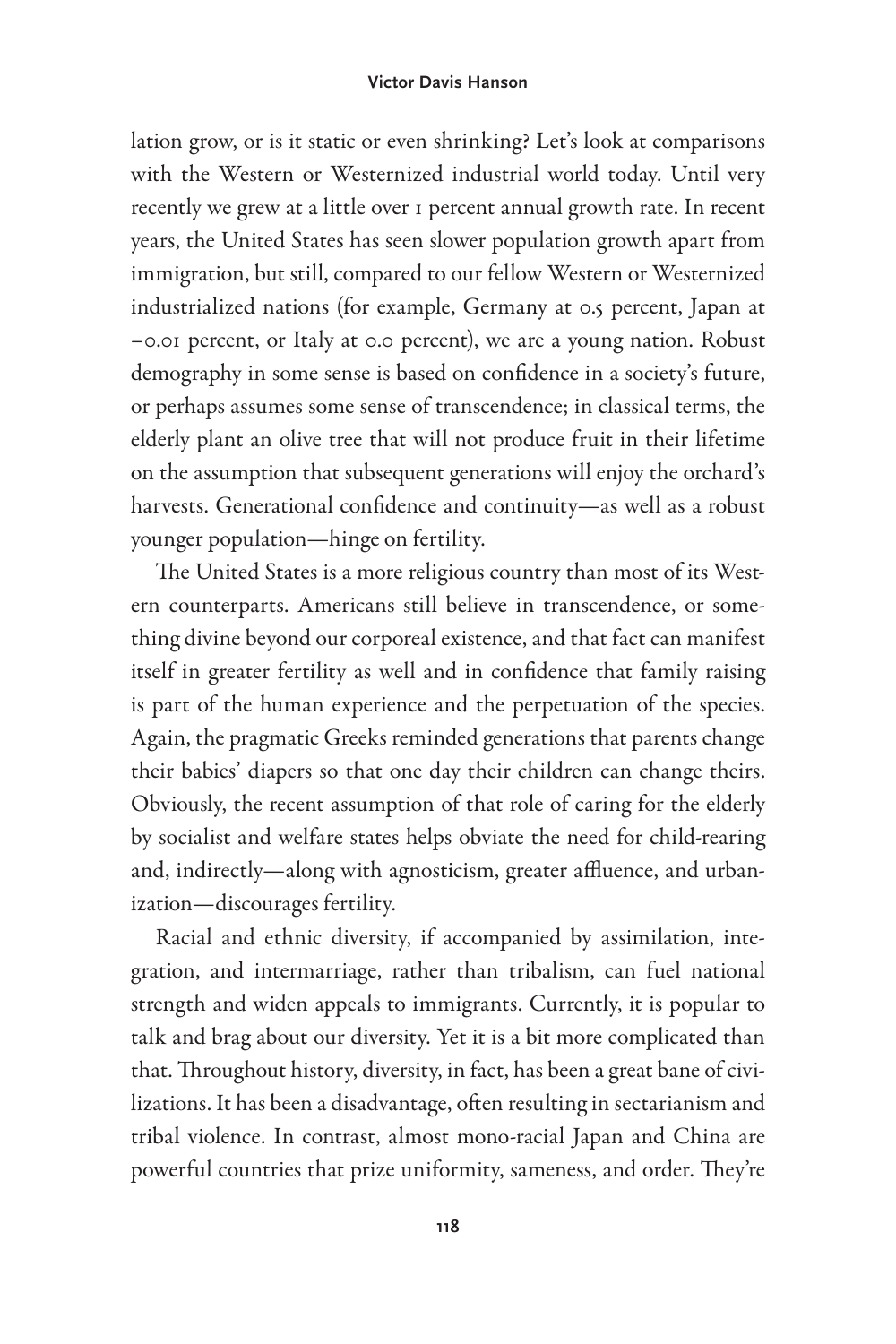## **The Foundations of America's Exceptional Role in the World**

not all that diverse. Diversity through the ages was a challenge to be overcome, not an innate advantage to be automatically enjoyed. Yet the United States is the only major country that is a truly stable multiracial and democratic society-a melting pot different from both tribal and violent Iraq, Rwanda, and the former states of Yugoslavia—and also different from their more stable mono-racial antitheses that conflate race with citizenship and are virtually unable to absorb diverse immigrants. Assimilating diverse groups into a national body politic divorces race from nationalism and in theory should make diverse immigration a positive meritocratic experience.

Another reflection of civilizational dynamism is the stuff of life: food and fuel, specifically agriculture and fossil-fuel production. Take the latter. Remember that just thirty years ago experts warned that the United States had reached the era of "peak oil" and that by the early twenty-first century there would be less oil left in the ground than had already been exploited, leaving the United States vulnerable to foreign pressures to ensure the importation of 70 percent of our needed oil and natural gas. Yet the United States proved to be the only major nation that could flip "peak oil" on its head and become self-sufficient in fossil fuels—not just because it sits on naturally endowed soil, but also because it is one of the exceptional nations in the West that ensures private property and mineral rights and the ability to verify such claims and titles, and to easily transfer ownership of them. In addition, America also exceptionally encourages private- sector innovation in a way that unfortunately Europe does not. The ability to produce fuels and electrical energy cheaply and plentifully translates into a more efficient transportation system and industrial base—and thus greater competitiveness among Western exporters.

A few years ago, in the *Wall Street Journal,* an article warned that twenty-first-century America might well become a net food importeras population increased and domestic agriculture reached peak production. Yet we're not a net food importer today. The United States is still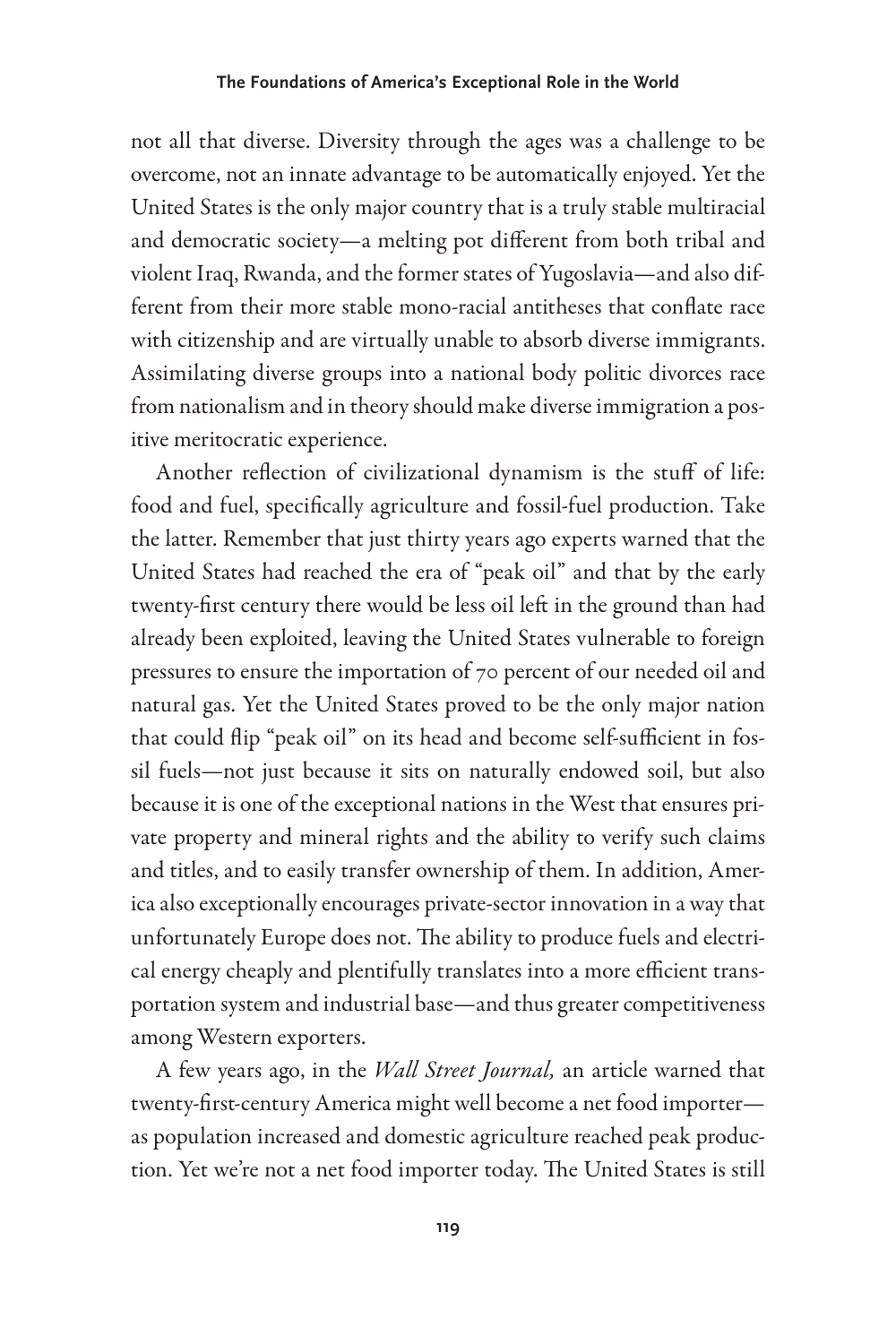exporting food worldwide, from beef to rice to perishable produce to dried fruit. Somehow the private farming sector in the United States has been able to squeeze out additional production per acre, which had seemed previously to be finite—largely because of a traditional belief in farming as a private enterprise as well as a symbiosis between agriculture and advanced technology and applied research in private and public universities.

Higher education—along with population growth, ethnic and racial stability, and efficient fuel and food production—is yet another index of civilizational strength. I mentioned on an earlier occasion that the (London) *Times Higher Education*'s World University Rankings—a foreign, not domestic, arbiter of university excellence—in its annual comparisons of the universities in the world ranks American campuses the highest among its top five hundred educational institutions. Indeed, California alone usually places four to five universities (California Institute of Technology, Stanford University, University of California– Berkeley, University of California–Los Angeles, and sometimes University of Southern California) among the top twenty—more so than almost all other countries except the United States as a whole—largely as a result of excellence in such areas as business, medicine, computer science, and engineering. In sum, the United States is not just exceptional in terms of its higher education system, it is preeminent—a fact, of course, that offers America enormous additional economic and military advantages.

In terms of relative economic power, even today in America's socalled decline, its 320 million people produce almost twice as many goods and services per annum as does China's 1.3 billion, the next largest economy other than the combined nations of the European Union. In crude and inexact terms, essentially one American is producing almost twice as many goods and services as do four Chinese today. This advantage is not just because of years of a technological head start, but rather is also due to the rule of law, consensual government, and a tradition of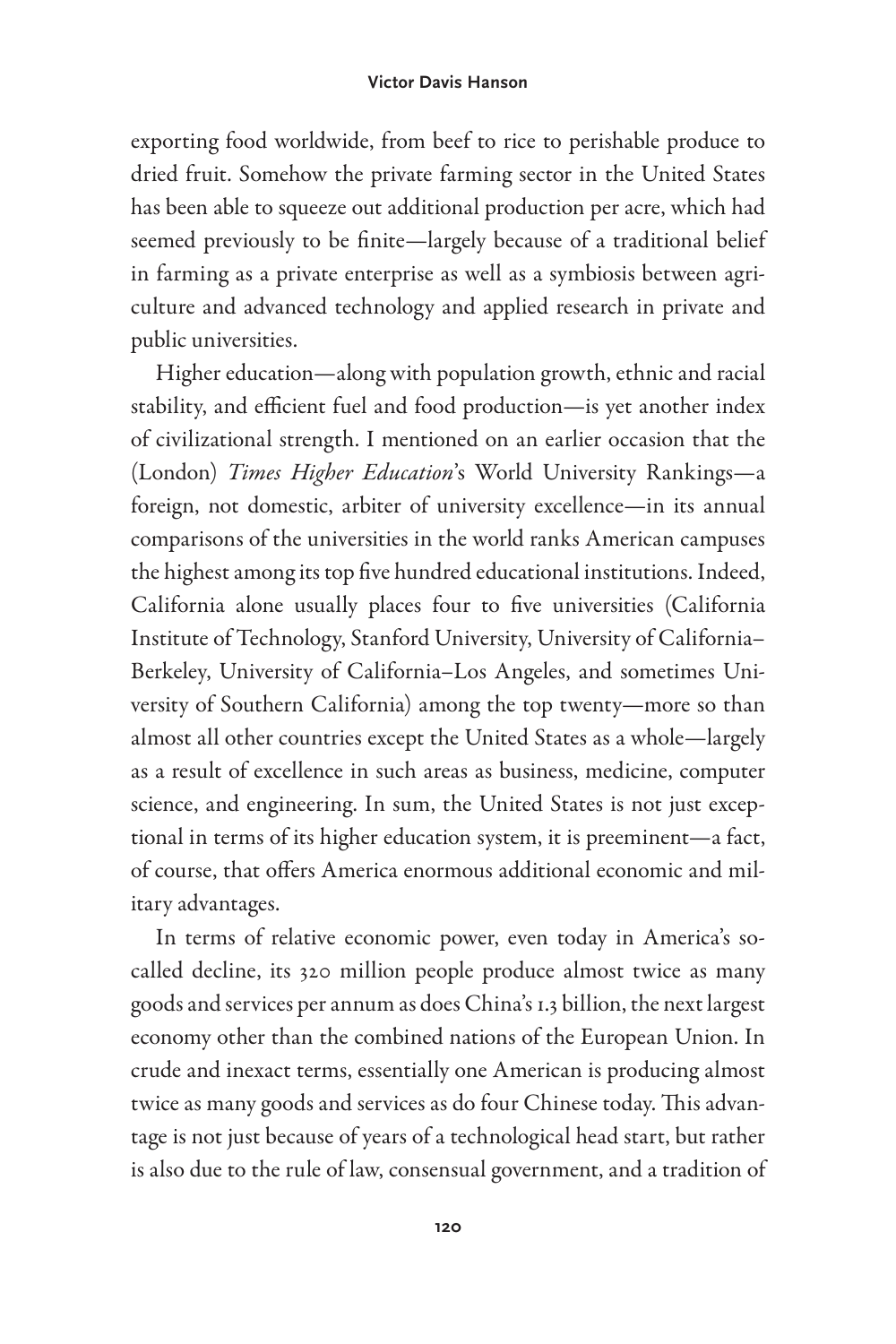free labor and capital working more or less in concert under transparent free enterprise.

In terms of military dynamism, the American military is a reflection of these advantages in fuel, food, demography, diversity, constitutional stability, and economic growth. America's military preeminence in turn naturally translates into greater political reach and influence in the world. An exceptional country like the United States can spend more on defense than the next dozen countries in aggregate and yet still keep its military expenditures below 4 percent per annum because of its innately robust economy and political cohesion.

When the United States didn't field a preeminent military, as was true in 1914 and 1939, it nonetheless had the ability to do so—and in relatively short order. Take the example of World War I when Americans initially sat out the conflict. We did not want any part of Europe's entangling alliances and wars, perhaps heeding the warnings of the Founders. Yet quite suddenly in April 1917, Woodrow Wilson took an unarmed United States to war. The American military of the time was little more than a frontier constabulary force that had fossilized in the West since the nineteenth century. Yet between April 1917 and November 1918, a mere twenty months, the US military created a new expeditionary force of two million soldiers and was able to transport them to the shores of France without losing a soldier in transit to enemy operations. The very idea that the Imperial German Army-the greatest field army in the history of military conflict up to 1914—could have transported two million German soldiers and landed them on the East Coast of the United States is absolutely absurd. Only the United States had the logistical and lift capacity to project such force, largely because of its exceptional economic power, technology, and political stability.

The United States also entered World War I with no munitions industries to speak of. Yet in twenty months Americans were producing more artillery shells than were France and Britain, who had been refining their arms industry for four years. This exact sort of transformation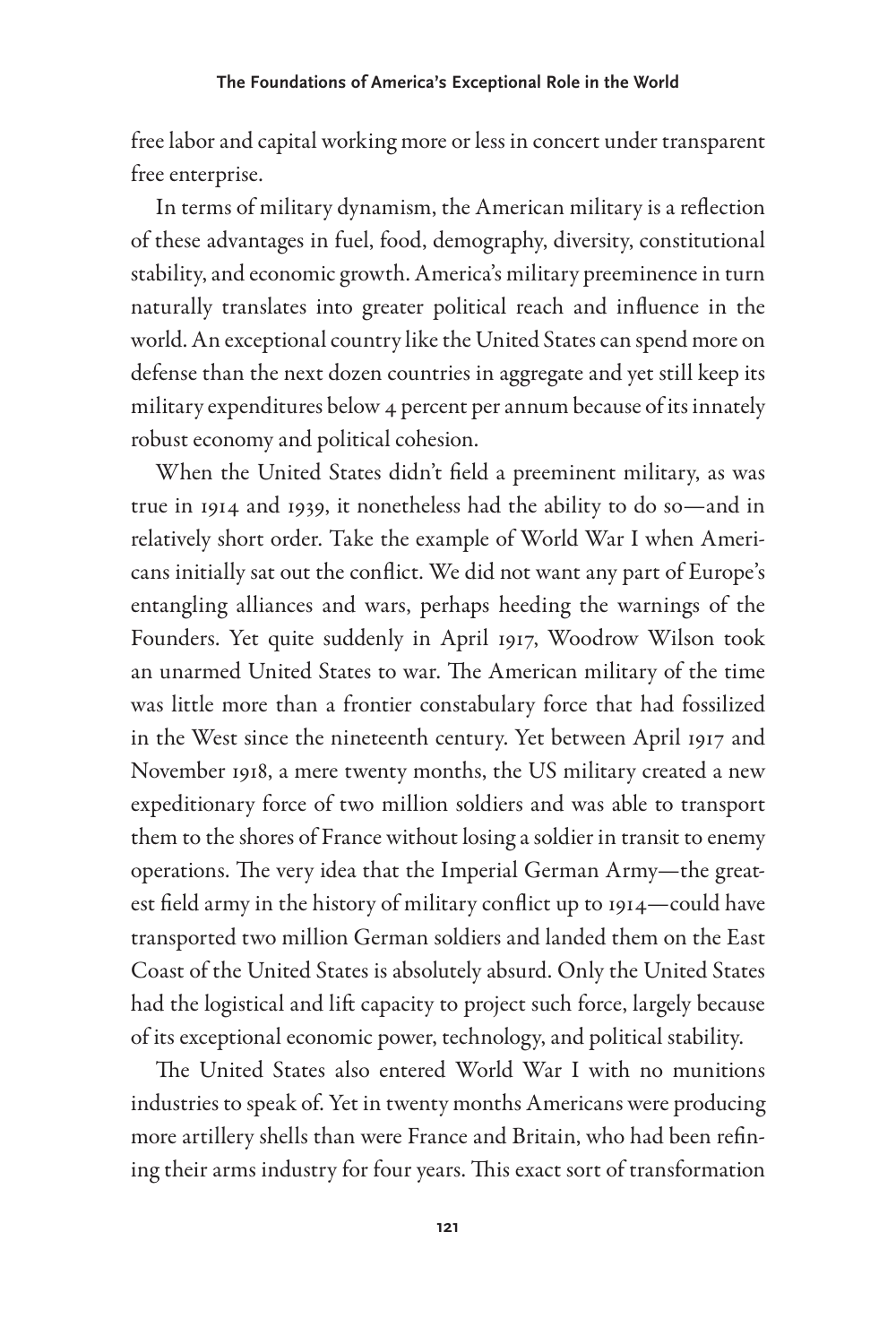again happened in 1939. Americans had initially sworn they would stay out of yet another European conflict. Indeed, the United States had an army smaller than Portugal's in 1939 and was ranked somewhere near twentieth worldwide in relative budgetary percentages of military expenditures. Although the United States came late into the war against all three Axis powers, in a mere four years the military had grown to over 12 million soldiers. America only had a population of around 130 million people in 1940; in comparison, the Soviet Union had 170 million. Its Red Army was the largest military in the history of warfare at 12.5 million in uniform. Yet as a country of 40 million fewer people, the United States fielded forces roughly the same size as the Soviet military, even though it was relatively disarmed in 1940.

In 1938–39 the United States was spending about 1 percent of its budget on defense. Fast forward: the annual GDP of the United States by 1945 was roughly the same as the combined productive output of its enemies Japan and Germany, as well as those of its allies Britain and Russia. Of some 600,000 airframes that were produced in World War II, the United States built 400,000. America produced 90 percent of the aviation fuel in World War II. I could go on, but you see the point: when these unique attributes—food, fuel, education, demography, relative social harmony, free-market economics—were combined under a politically stable system, then the logical result was a dynamic military and an exceptional military-industrial base.

During the Cold War the existential challenge was how to stop five hundred divisions of the Soviet Union from overrunning Western Europe and from expanding into the Korean Peninsula, Japan, and southeast Asia. By the time of the Korean War (June 1950), despite the dismantling of the American World War II military, US forces were able to stop communist armies from absorbing Korea south of the 38th parallel. Rarely in history has one country stepped forward to sponsor an economic, political, and cultural global framework that would allow even its former enemies, such as Germany and Japan, to excel under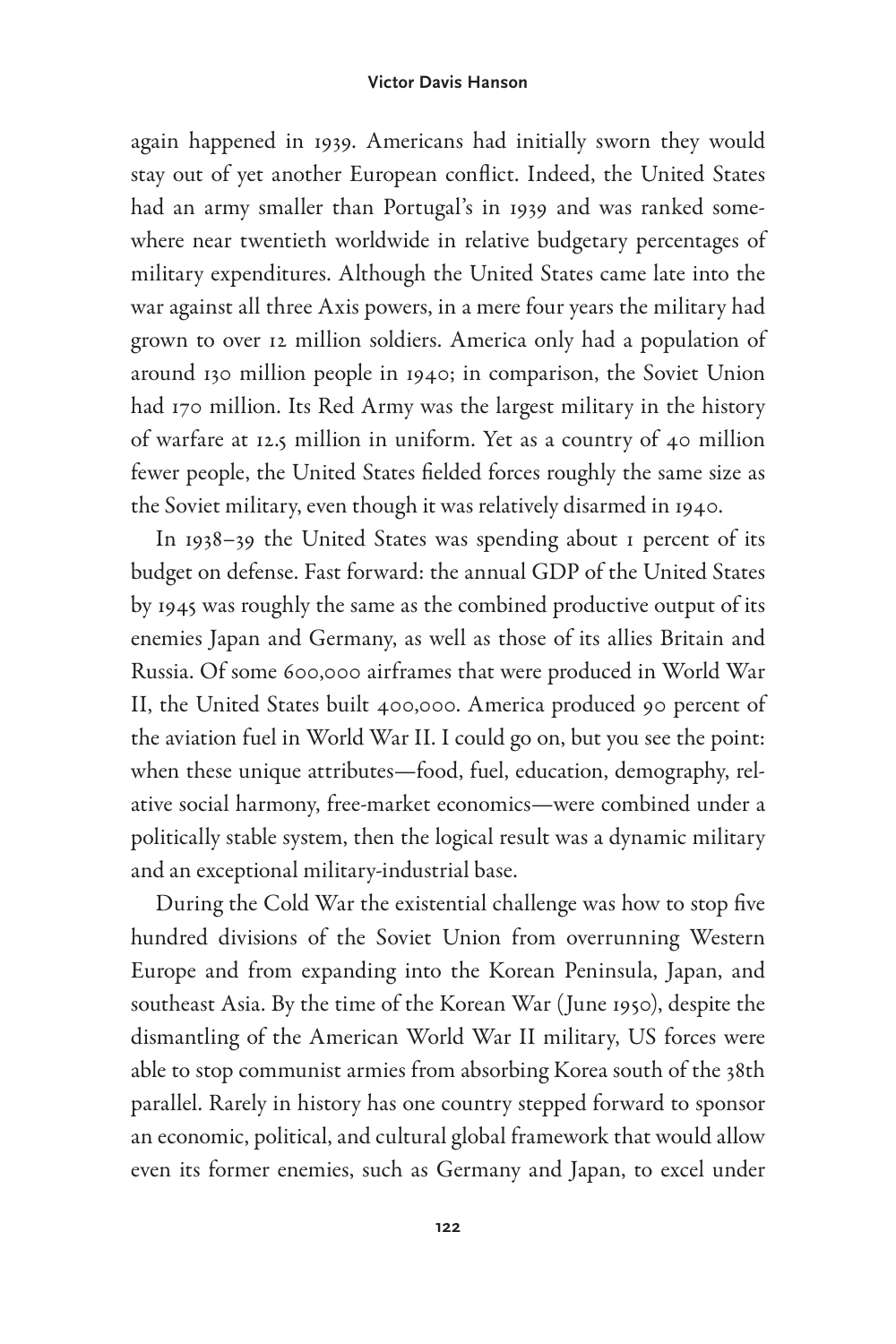rules of trade and commerce that it had sanctioned and enforced with a superior military that had sought no conquest or territory.

The United States has not annexed anyone's territory through conquest since doing so in the Philippines in 1898. I'm named after a Victor Hanson who was killed while serving with the Sixth Marine Division on Okinawa on Sugar Loaf Hill on May 19, 1945. I was reading his letters not long ago, and he wrote about not wishing to be deployed so far from home but was nonetheless proud to join the marines in the expulsion of the Japanese from their Greater East Asia Co-prosperity Sphere in the Pacific. Yet after the United States took Okinawa from the Japanese, it eventually gave the island back to them. Few other countries in history can forget the wounds of war to show such magnanimity. When Russia invaded many of the Sakhalin Islands (taken against minimal opposition), it kept them and is still undergoing a dispute with Japan. In sum, at great cost, the United States helped Western democracies win two world wars and implode the Soviet communist empire during the Cold War, lost a great deal of blood and treasure, and yet did not turn its military successes into territorial or imperial acquisitions.

This is not to say that there were not tragic miscalculations and setbacks, from Vietnam to Iraq. But if we are currently remorseful about the controversial Iraq War, it nevertheless fits the general pattern of US interventions. The United States removed a genocidal dictator. It did not annex Iraq's oil wealth but instead fostered a democratic government, which by 2011 was viable and fairly stable—at least until the United States abruptly pulled out. But to offer a comparison to the 2011 Iraq withdrawal: imagine if Dwight Eisenhower, up for reelection in 1956, for the price of a campaign talking point, had announced that he was pulling all troops out of South Korea on the premise that his administration had not started the US engagement there; that violence was relatively absent by 1956; and that the expense of occupation and peacekeeping was too costly. Had we done something in 1956 analogous to our 2011 pullout from Iraq, there would be no South Korea today, no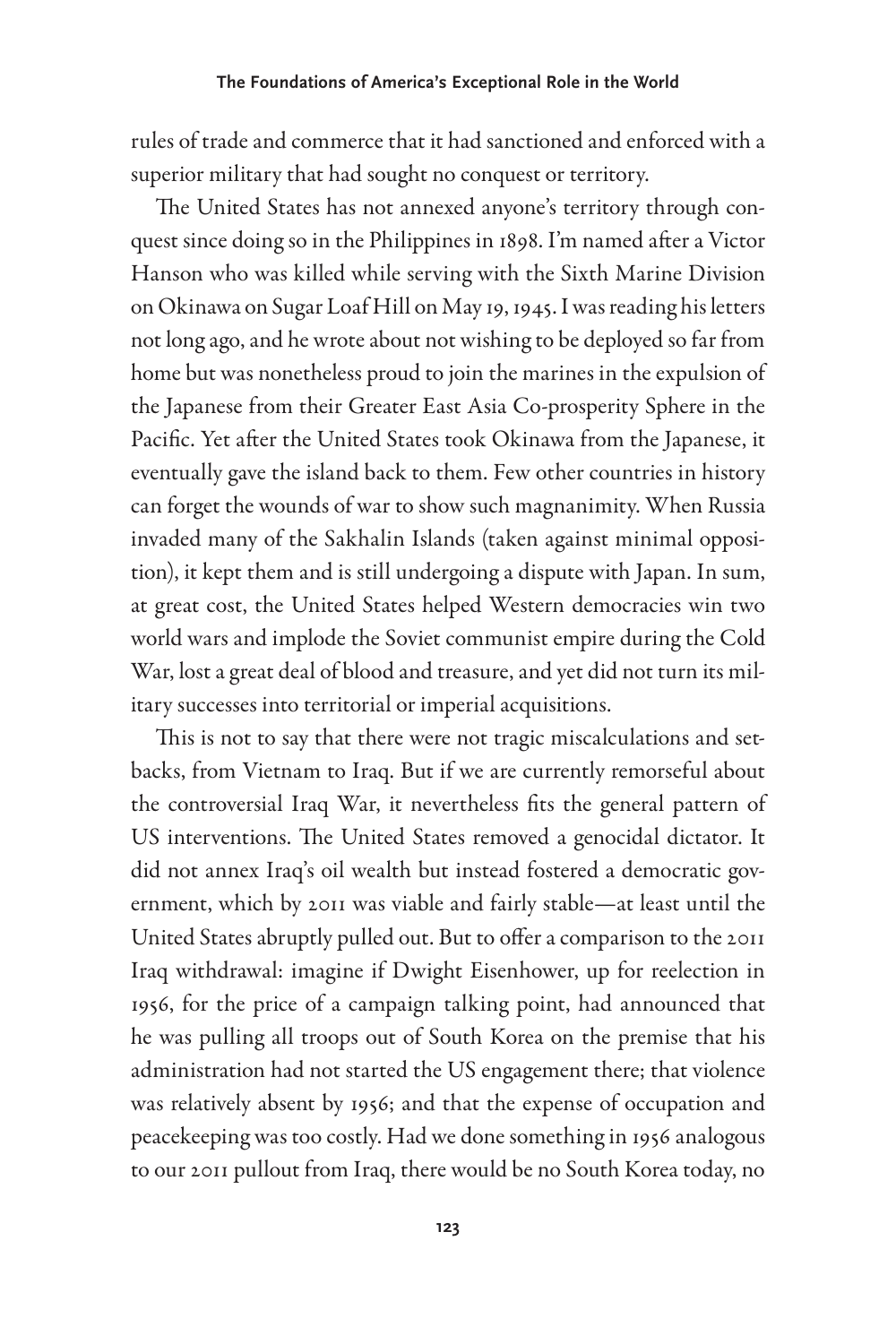Samsung, no Kia, no South Korean democracy—but simply a macabre North Korean government occupying the entire Korean Peninsula.

In sum, the postwar system was a product of exceptional American economic, political, and military dynamism that cannot be explained by either the size of American territory or population. The effort was neither imperial nor neocolonial, and yet it was often critiqued as something akin to the hegemony of the Soviet Union or of the prior British or Ottoman empires. Perhaps this is a symptom in the West of how leisure and affluence often offer citizens the luxury of imagining that because they were not perfect in their behavior then they were not a force for good or that the sins of humankind—sexism, racism, class exploitation—are theirs alone. Often Americans are either unaware of, or reluctant to ponder, their exceptionalism, and the result is that other nations and cultures often sense such hesitancy, see it as a confession of national guilt and weakness to be exploited rather than of magnanimity to be appreciated, and then rechannel such criticism on the global stage. To be reductionist, if Americans do not appear to appreciate their unique culture, then why should they expect that others would?

Are America's advantages constant? Has American preeminence reached a sense of the end of history in which democratic market capitalism and Western notions of personal freedom guarantee perpetual preeminence?

Hardly. America's present adherence to unique values is not set in stone or predestined to remain constant. In that context, let us reexamine these civilizational building blocks that can lead to exceptional power overseas. Look again at American education. While still preeminent, American academia is starting to resemble the medieval university. If we were at the University of Padua, in 1500, and if we were to suggest—even though the Renaissance era had made enormous strides in technology and science—that the earth, in fact, revolved around the sun, rather than vice versa, we would find ourselves branded as heretics and face near lethal consequences.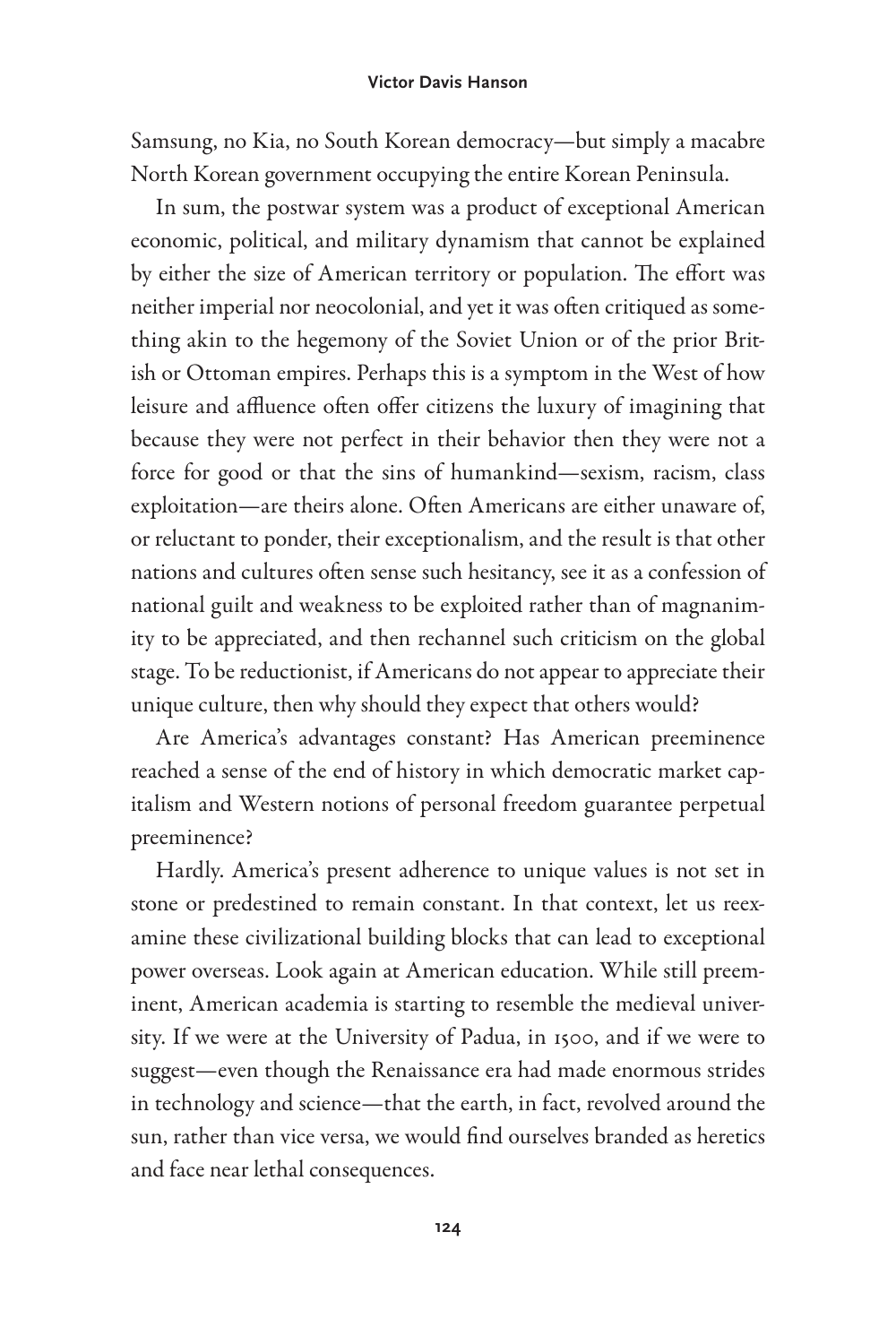## **The Foundations of America's Exceptional Role in the World**

In the same fashion, I would imagine if a young assistant professor of science at Stanford University were up for tenure and he wrote a paper suggesting that there was some evidence that the earth had not heated up in the prior seventeen years, or that if it had, such slight warming was neither man-caused nor posed an existential threat, or that even massive outlays in government expense would not do much to arrest slight warming, then he would be likely seen as heretical and not given tenure. In contrast, imagine a young scholar in the 1960s suggesting *H. pylori* rather than stress alone causes stomach ulcers: Would he be ostracized in the present fashion for questioning so- called settled science? I think there are areas in the university today that are starting to become very medieval. And if such self-imposed censorship and harassment of free inquiry continue, eventually it will creep into our business schools, the very teaching of science, and perhaps result in something like postmodern engineering. Any time one stifles free speech and open inquiry for whatever perceived noble reason, it will have an effect of thwarting humanism and undermining values of the Enlightenment, as it has in the past.

With regard to demography, I'm also a little worried; our fertility rates, while not at European levels, have dropped. As an aside, during the 2016 election cycle I had been reading the WikiLeaks trove and had noted especially what Hillary Clinton and her team said of Bernie Sanders's supporters: that they were just a bunch of guys who lived in their parents' basements and were suffering from prolonged adolescence. I must confess that in this case I almost agree with her team about such a profile of many millennials. Our replacement rate has gone from near 2 percent in recent years down to near 1 percent. The culprit may be economic stagnation or the pressure of popular culture or our changing sociology or politics; nonetheless, we have a new cohort of youth that is not confident in the old American paradigm of marrying early, raising children, purchasing a house, and settling into full-time employment. Our current social, political, economic, and cultural uncertainty also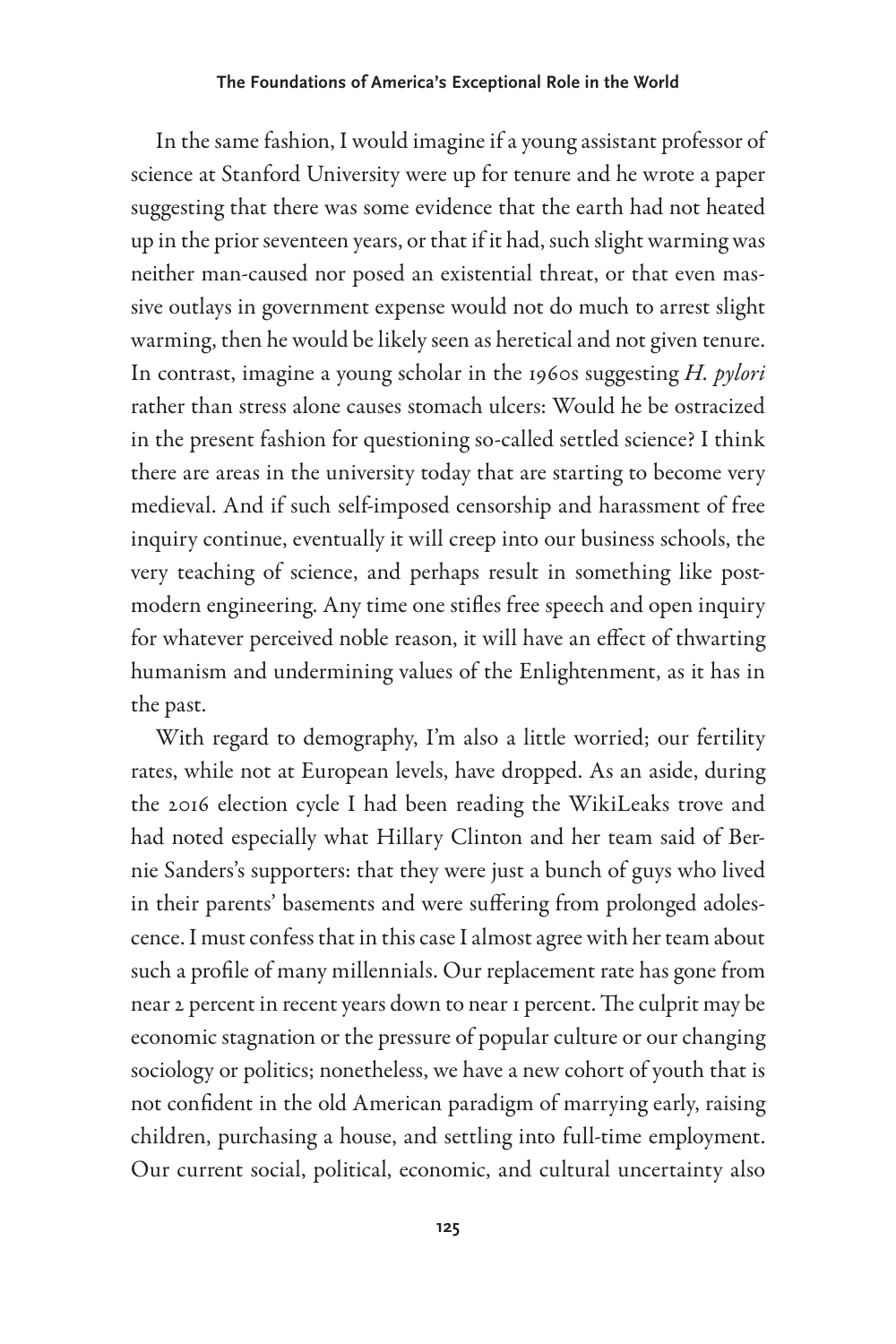contributes to childlessness. In historical terms, there are significant repercussions resulting from stagnant demography: erosion in military readiness, decreased economic vitality, and the growth of an unsustainable social- welfare state.

Diversity has always been a challenge to societies rather than an innate advantage. Here, too, I'm very worried because not only are we dividing into blue states and red states ideologically—two coastal corridors of elites versus a sea of conservative red in between—but we are also a hyphenated population. We strive to find victim status and the careerist advantages of what that entails through emphasizing and sometimes exaggerating claims of aggrieved minority status. The idea of *e pluribus unum* is considered passé, along with that of the melting pot, as difference rather than assimilation is seen to offer an edge in employment and admissions. In the past, tribal sectarianism developed a life of its own and could eventually unwind a previously stable society. If that fragmentation should accelerate, then it is difficult to appeal to a common body politic, which in turn likewise erodes military readiness, political stability, and the basic security and safety of the average citizen. We are currently in a war between the formidable powers of inter marriage, integration, and assimilation and those of tribalism and separatism; it is not clear which force will prove the more powerful.

If we look at the status of fossil fuels, all our expertise and sophisticated petrology do not do much good if a society decides that it is not going to use a safe technology and take advantage of our traditions of definable property rights and of the can-do culture of American entrepreneurialism and optimism. In other words, if we can't complete the Keystone Pipeline System, or if, in the manner of Germany, we decide to spend massively to subsidize currently expensive wind and solar sources of power and neglect clean- burning natural gas for largely ideological rather than fact-based reasons of economic rationality, then there's no intrinsic reason why a resource-rich America would not go the way of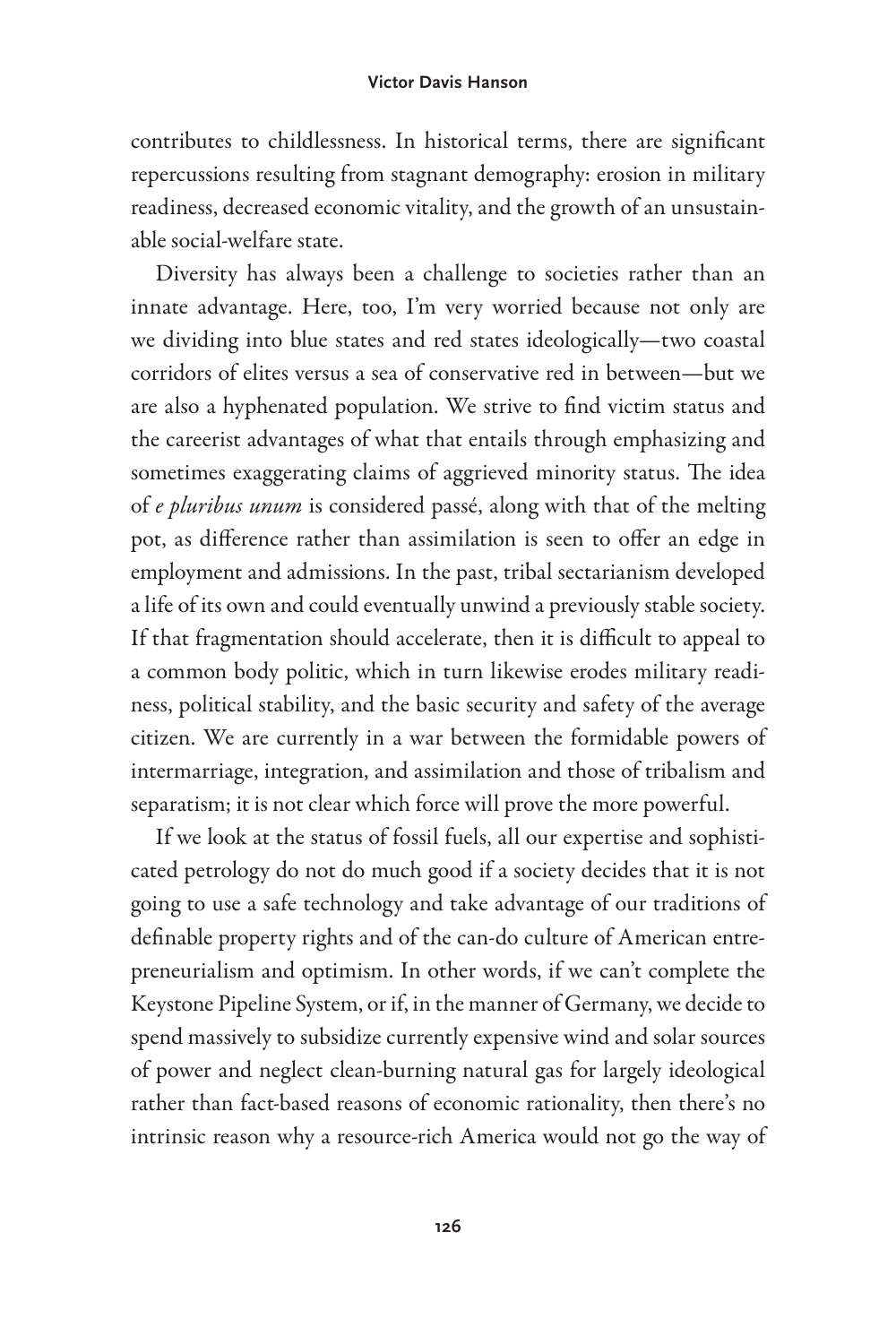Europe and become once again a net importer of expensive energy with all that entails for economic competitiveness.

The same complacency can affect our current advantages that accrue from a dynamic agriculture. I was driving recently across central California. The wind was up to about forty miles per hour at two o'clock in the afternoon on the "West Side" where irrigation deliveries have almost been ended largely due to political obstructionism and environmental lawsuits, leaving vast tracts of ground fallow. The dust reminded me of photos of the 1930s Dust Bowl. The reason for such chaos was that about a million acres had been taken out of production for want of contracted irrigation water. When elites either do not know of, or do not appreciate, the tragedy and the hardship inherent in agriculture—the age- old challenges of producing food—then they are prone to do inexplicable things, such as cutting off irrigation water to the most productive land on the planet on the theory that the three- inch smelt of the San Francisco Bay delta requires more oxygenated water in its habitat and such additional freshwater must come at the expense of diverting canal deliveries from formerly irrigated farmland. If that mind-set were to continue, there would be widespread repercussions. Societies decline not just due to a dearth of food and fuel but also due to a paralysis in their ability to develop such assets on hand.

If that complacency were to spread, it would be reminiscent of 1960, when I was a little boy and my parents said we're going to go out to the West Side of the San Joaquin Valley to shoot varmints. But we were first warned to wear handkerchiefs because the pre-agricultural wasteland out there was dry and dusty, and the spores of a potentially fatal Valley Fever were in the fall air. The alternative to cultivation is not paradise; the wild is not always innocuous. Our agricultural preeminence is dependent upon realizing the thin line between civilization and hunger. Agriculture is predicated on living one more day. One more day—that's all farming is: producing enough food ensures that we are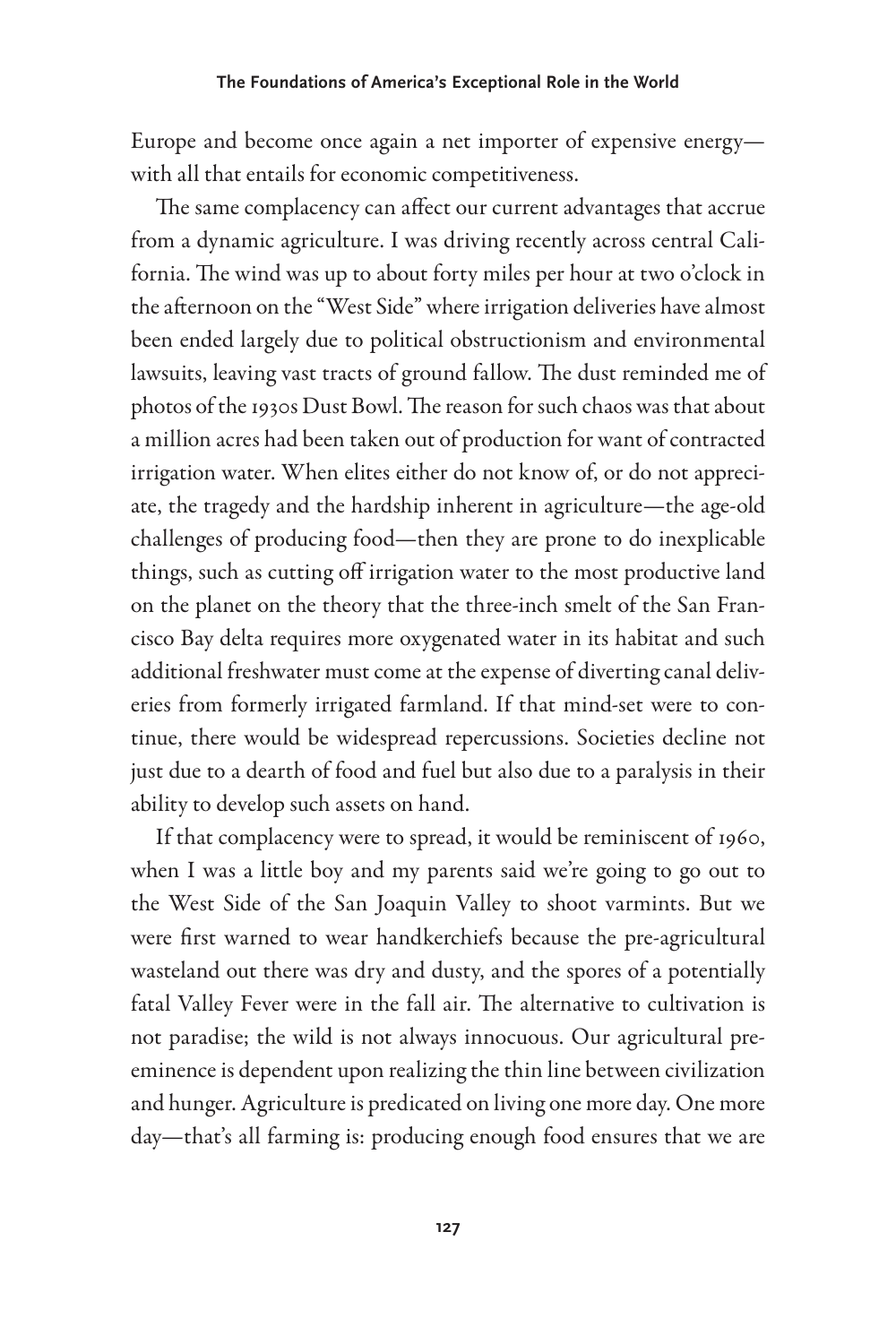not hunter-gatherers engaged in twenty-four-hour quests for food-as was the case for most of the history of man until 7,000 years ago. If we Americans reach a period when we think we deserve exemption from nature's laws and we can sustain 320 million people and take a million acres out of production here, a million acres there—because of theories about a bait fish being a barometer of the entire ecosystem-then all the agricultural expertise and years of technological advancement by these brilliant farmers would be rendered null and void, and we would return to the preindustrial plight of man, which is not pretty.

The look at the challenges facing our previously preeminent areas of education, food, fuel, diversity, and demography also suggests that they will eventually affect the US military. We all read different statistical tables and figures, but if we were to look at the spending percentages of the present- day military and then compute the share devoted to salaries, retirement, and health care, then we would find that the United States is spending anywhere from 25 percent to 30 percent of our total military budget in a way that the Chinese and the Russians are not. Such imbalances require a readjustment of military evaluation, given that our enemies free up more relative capital for weapons and training. That China or Russia may be much closer to our own level of technological acquisitions or investments in high- tech weaponry than we think is revealed by the relative size of their military budgets.

I have not spoken at length of our wonderful constitutional system of federalism, which ensures both unity and flexibility of governance at the state and local levels. But here again, we are facing unprecedented challenges to the very cohesion of the federal system. Take so-called sanctuary cities. If through executive orders or local legislation some three- hundred entities declare themselves sanctuary jurisdictions where federal immigration law does not apply, in theory we are returning to the nullification crises of the Jacksonian era or indeed to the disaster of 1860–61, which led to secession. In theory, if sanctuary cities prevail,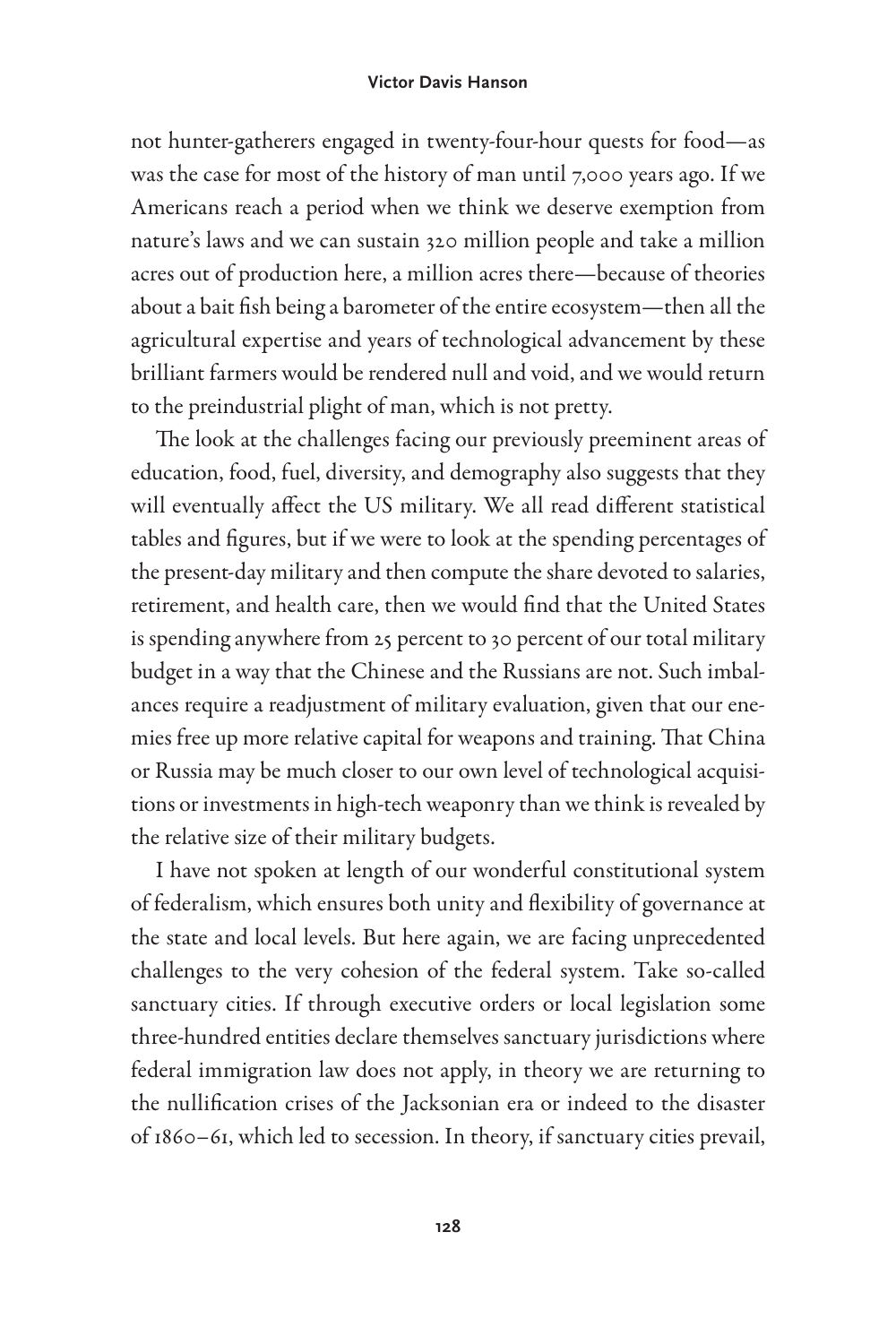there's nothing, for example, to stop a conservative city like Cody, Wyoming, from declaring that gun registration would not apply within its city limits.

I don't always appreciate the federal Endangered Species Act. But under the nullification theory of sanctuary cities, suppose, in the environs of Provo, Utah, local magistrates declare that Environmental Protection Agency (EPA) statutes do not apply. We could then see EPA sanctuary cities spread. Nullification of federal law, for whatever reason, unwinds a republic—and these constitutional fissures will likewise have ramifications in our military and foreign policy.

The present postwar and global order championed by the United States is not a preordained fact. It is again an oddity based on American exceptionalism. And American overseas leadership ultimately is based on the strange idea that a country today of only 320 million people could have such inordinate military power and diplomatic influence, due largely to its educational excellence, its energy resources, its dynamic agriculture, its political stability, and its demographic confidence.

If at home our vitality were to be eroded—that is, if we were to scale back our current approach to agriculture and energy, reformulate the university, recalibrate the constitutional glue that holds us together, become consumers rather than producers, cease being confident in the future and thus in raising families, then the United States would become simply unable to exercise global leadership, and we would outsource influence abroad to different regional hegemonies—Iran, Russia, China, radical Islam—and ultimately we and our democratic allies would be less safe here at home.

Russia seems intent on carving out a hegemony in the area that was once the former Soviet Union and perhaps even extending its spheres of influence to the area of the former Warsaw Pact. China sees the South China Sea as a *mare nostrum*. Iran envisions a Shiite caliphate for the Persian Gulf. ISIS slaughters for a radical Sunni empire in the Middle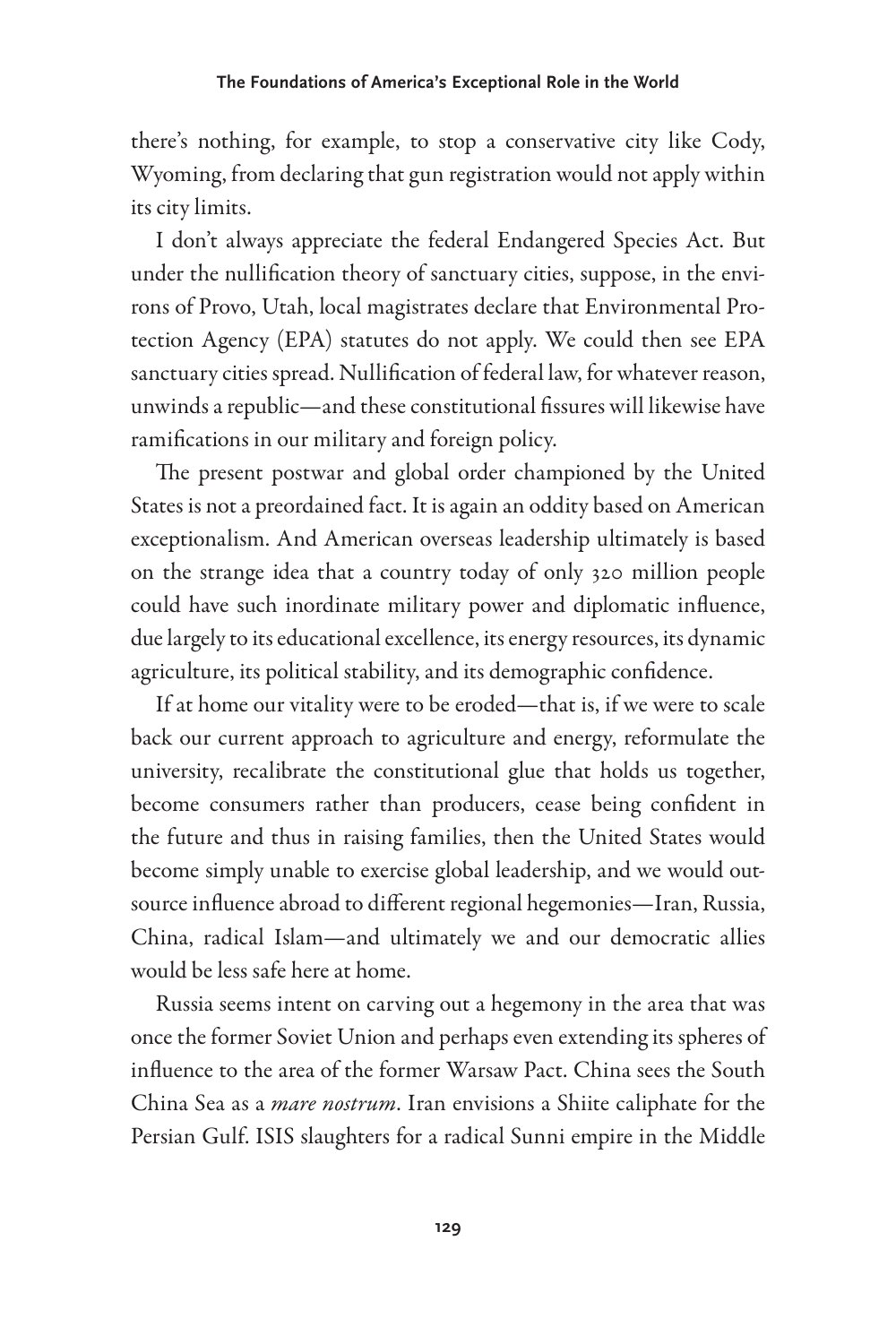East. North Korea is an unpredictable nuclear nihilist. The problem with all these regional agendas is that historically there's no evidence that any of these entities have ever acted out of disinterested influence, at least to the degree that the United States has been disinterested in its world leadership. Without traditions of consensual government, free- market capitalism, or human rights, their versions of hegemony are quite different from the influence the United States has exercised in Europe and Asia.

I'd like to conclude with a thought. I've mentioned material conditions that promote military preeminence and an exceptional role abroad. But spirit and collective confidence matter as well. Ascendance is in part psychological. Decline is not fated. Instead, withdrawal and recession are usually choices.

For example, when I review the Greek city-state (and I spent most of my life writing about the history of the *polis*), I see that its decline is somewhat mysterious. In 480 BC, the 1,500 or so Greek city-states were faced with an existential threat. They were relatively poor. Democracy at Athens was only twenty-six years old. A quarter-million Persians under King Xerxes were marching southward through Thessaly, accompanied by a huge fleet descending along the northern Greek coast to destroy the city- states. Yet impoverished and vastly outnumbered Hellenic troops stopped them for three days at Thermopylae; then, again, they defeated the Persian fleet a few weeks later at Salamis. And they finally defeated and essentially destroyed the Persian army at Plataea a year later.

Fast forward 150 years. In 338 BC, the city-states again faced threats approaching from the north. But unlike their ancestors, the Greek city-states now were far larger and more powerful. Their armies and navies were much more impressive than were those of their greatgrandparents, and indeed their economies were richer and more balanced than was the monarchy of Philip II of Macedon, who threatened to absorb them.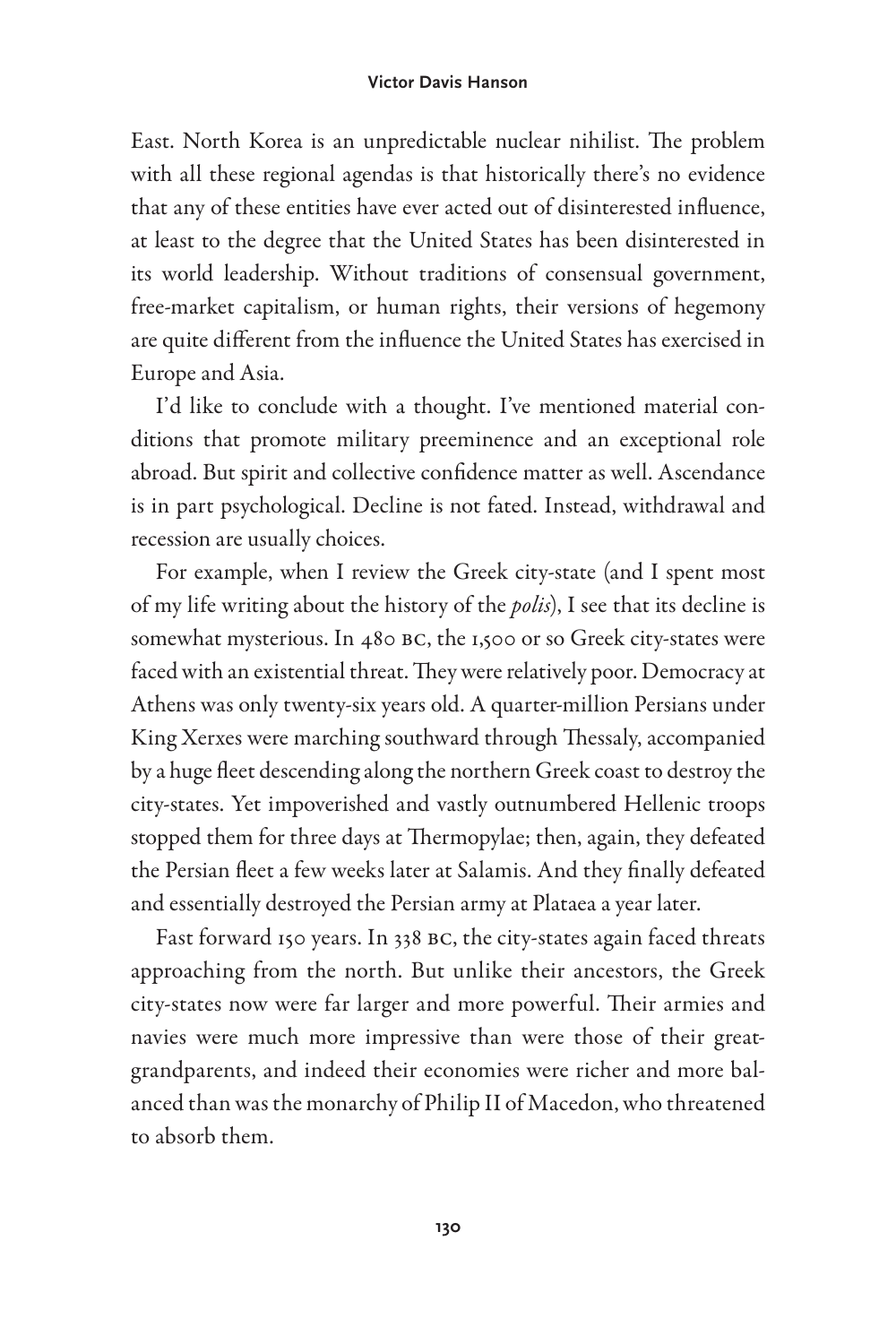## **The Foundations of America's Exceptional Role in the World**

We think now that Alexander and Phillip were always unstoppable military geniuses. Yet in 338 bc, when compared to the past militaries of the Persians, they were hardly great captains at the head of invincible armies. Philip II never put in the field more than thirty thousand men. Yet in 338 BC he defeated the Greek city-states at the Battle of Chaeronea, and within ten years the *polis* had ceased to exist as a free state.

A similar paradox occurred at Rome. Hannibal and his Carthaginian forces during the Second Punic War posed an existential threat to Italy. In a series of battles between 219 and 216 bc, a very poor, agrarian Italian republic lost perhaps a hundred thousand men—a quarter of the adult male population of the Roman Republic. And yet the Romans defeated Hannibal, and by 202 had landed in Africa to drive him out of his home at Carthage.

Again, fast forward, seven hundred years. Rome was not a mere onequarter of the Italian Peninsula, as it had been in the third century bc, but encompassed seventy million people by the fifth century AD and perhaps one million square miles of territory. And yet its legions could not stop a series of existential threats from the north from what in the past would have been written off as the raids of backward tribes and thugs— Visigoths, Ostrogoths, Vandals, and Huns. By any historical measure, these northern tribes posed far less relative danger to a vast Roman Empire than did Hannibal to a poor agrarian Roman Republic.

What am I getting at through these historical references? Material strength is often predicated on collective spirit and confidence.

Why is the United States seemingly withdrawing from its world responsibilities? Why did the Greeks fight much less effectively when they were much richer? Why did the Romans have much less confidence when they were wealthier and more influential?

In part, different generational mentalities determine a civilization's confidence or lack of the same, which in turn calibrates its military strength and cultural power. Economic vitality can explain only so